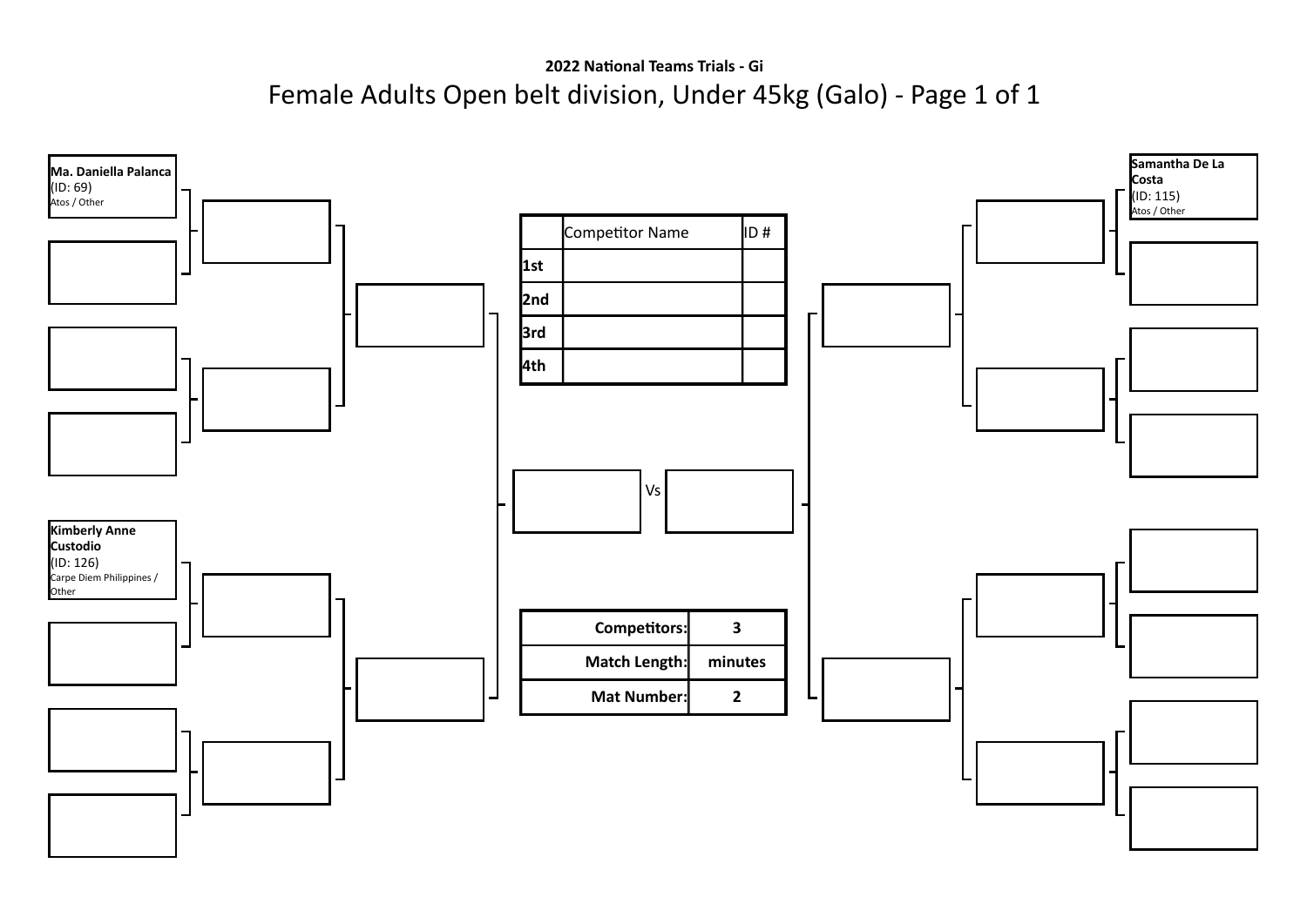**2022 National Teams Trials - Gi** Female Adults Open belt division, Under 48kg (Pluma) - Page 1 of 1

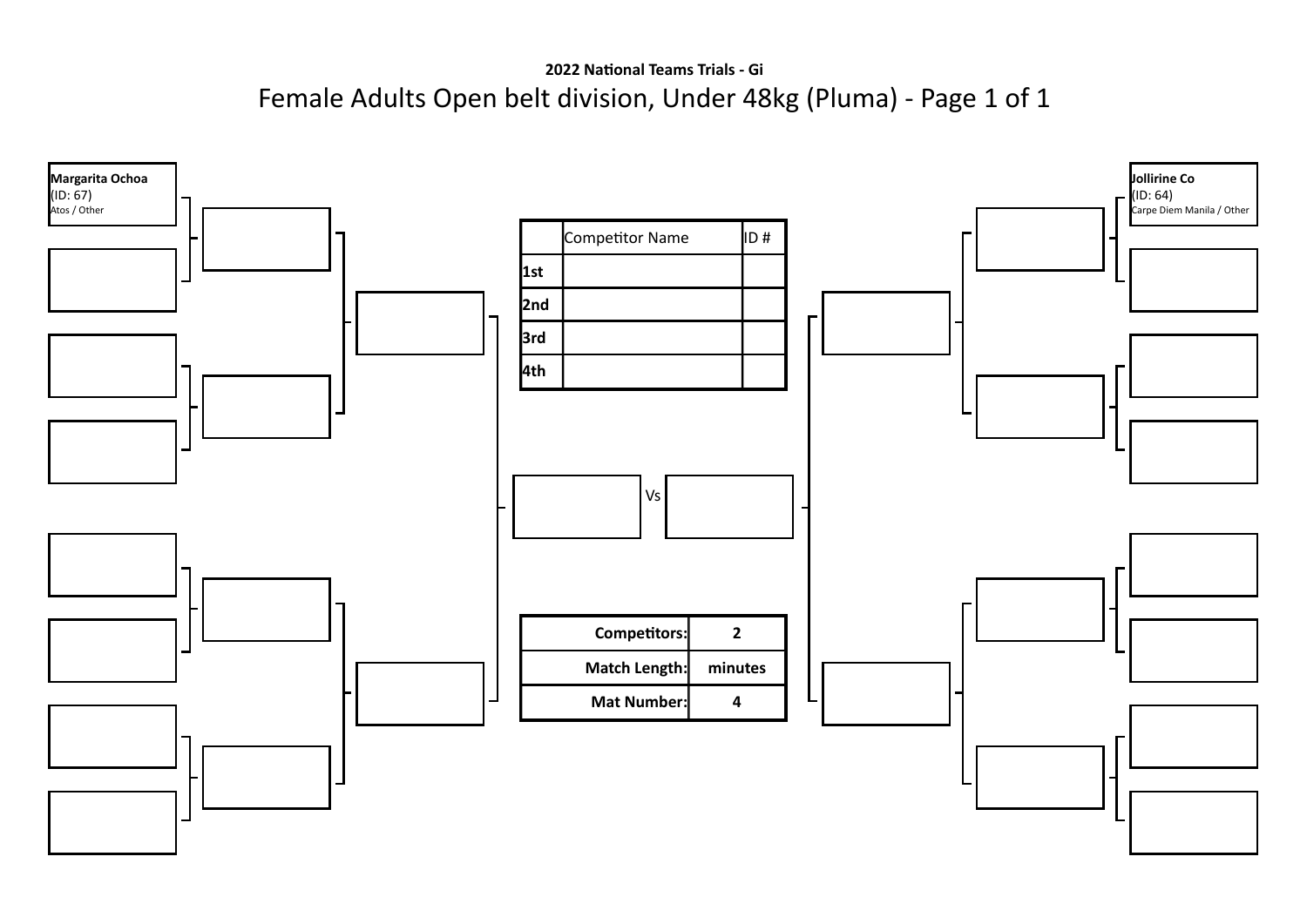**2022 National Teams Trials - Gi** Female Adults Open belt division, Under 52kg (Pena) - Page 1 of 1

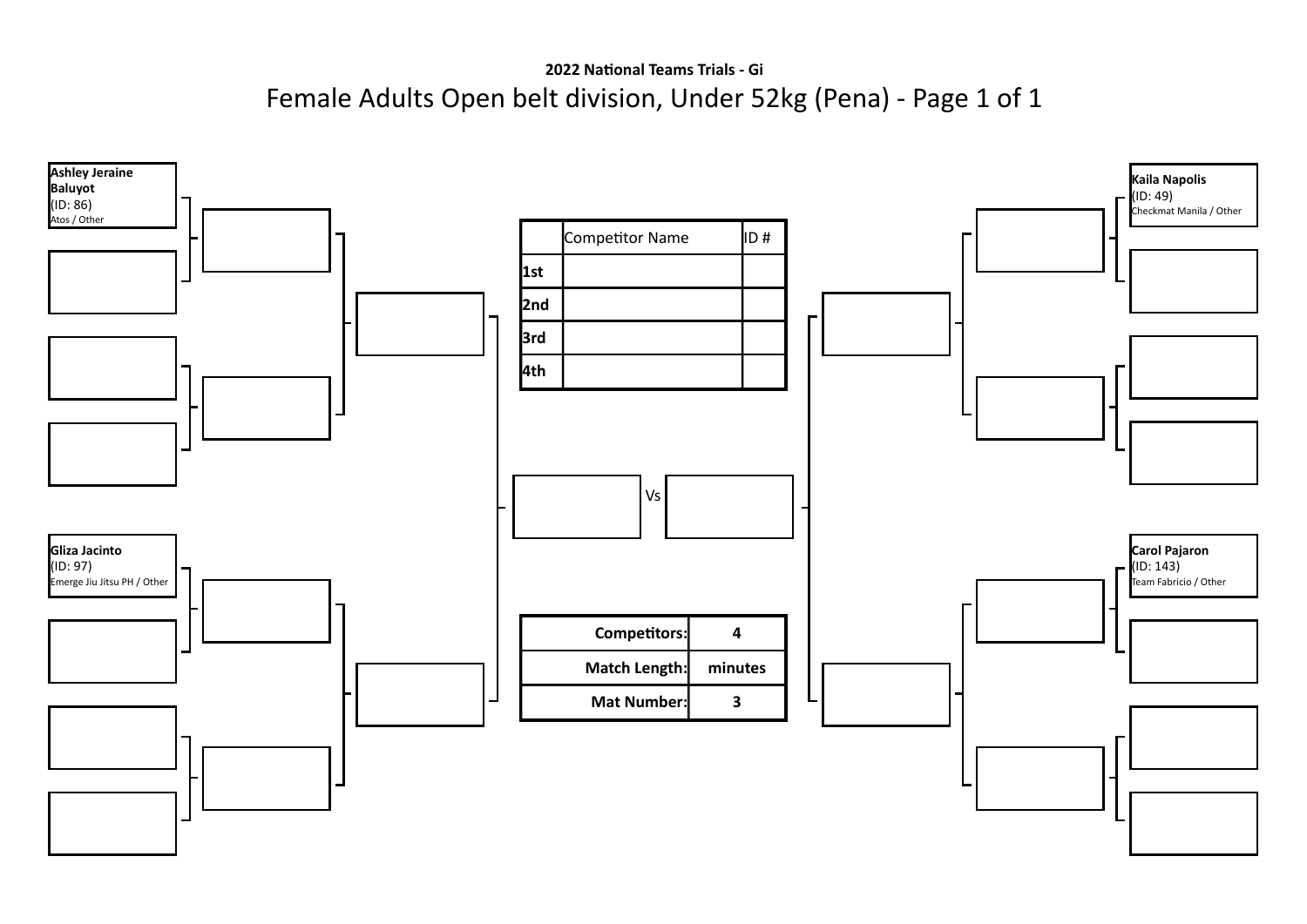**2022 National Teams Trials - Gi** Female Adults Open belt division, Under 57kg (Leve) - Page 1 of 1

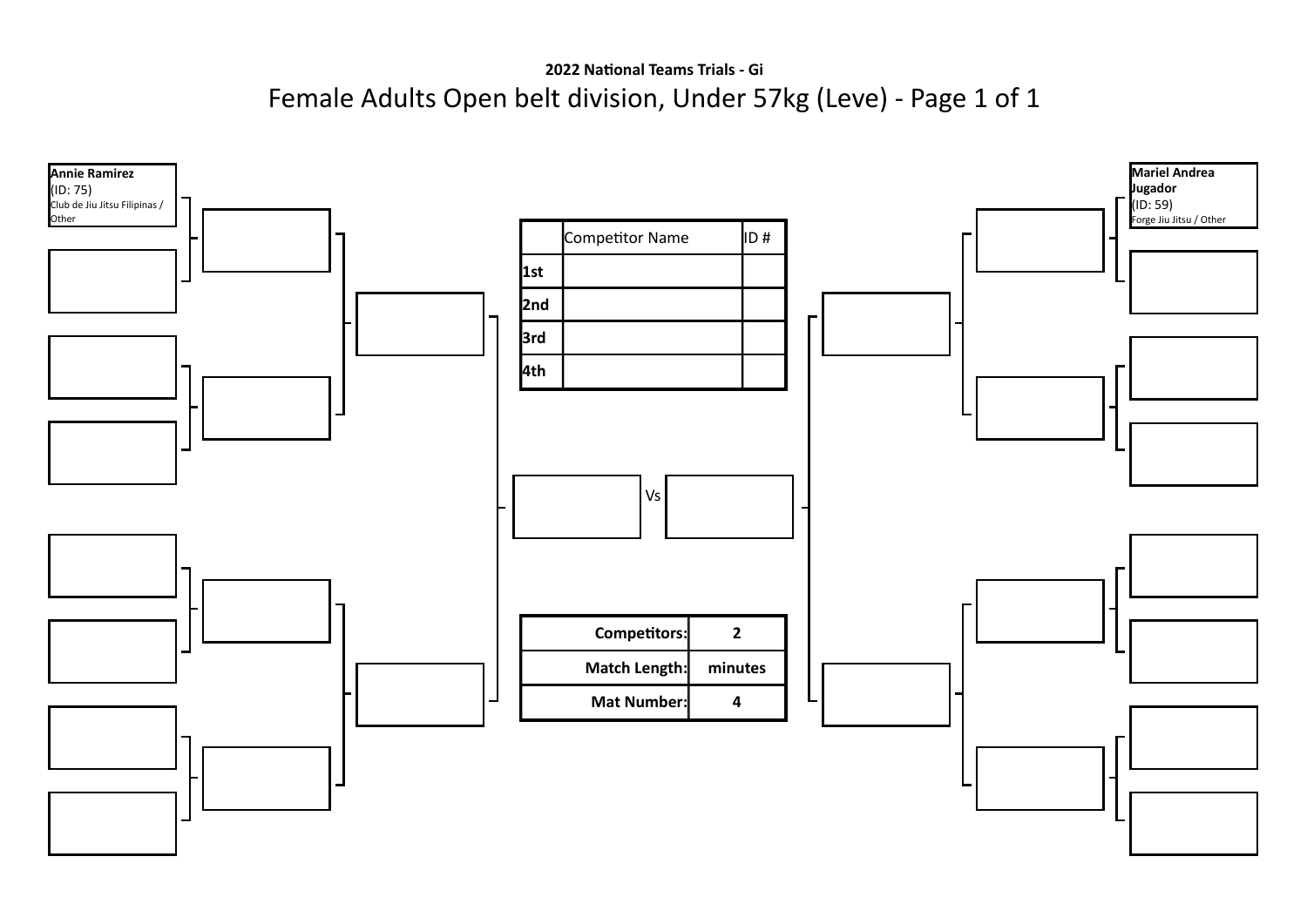**2022 National Teams Trials - Gi** Female Adults Open belt division, Under 63kg (Medio) - Page 1 of 1

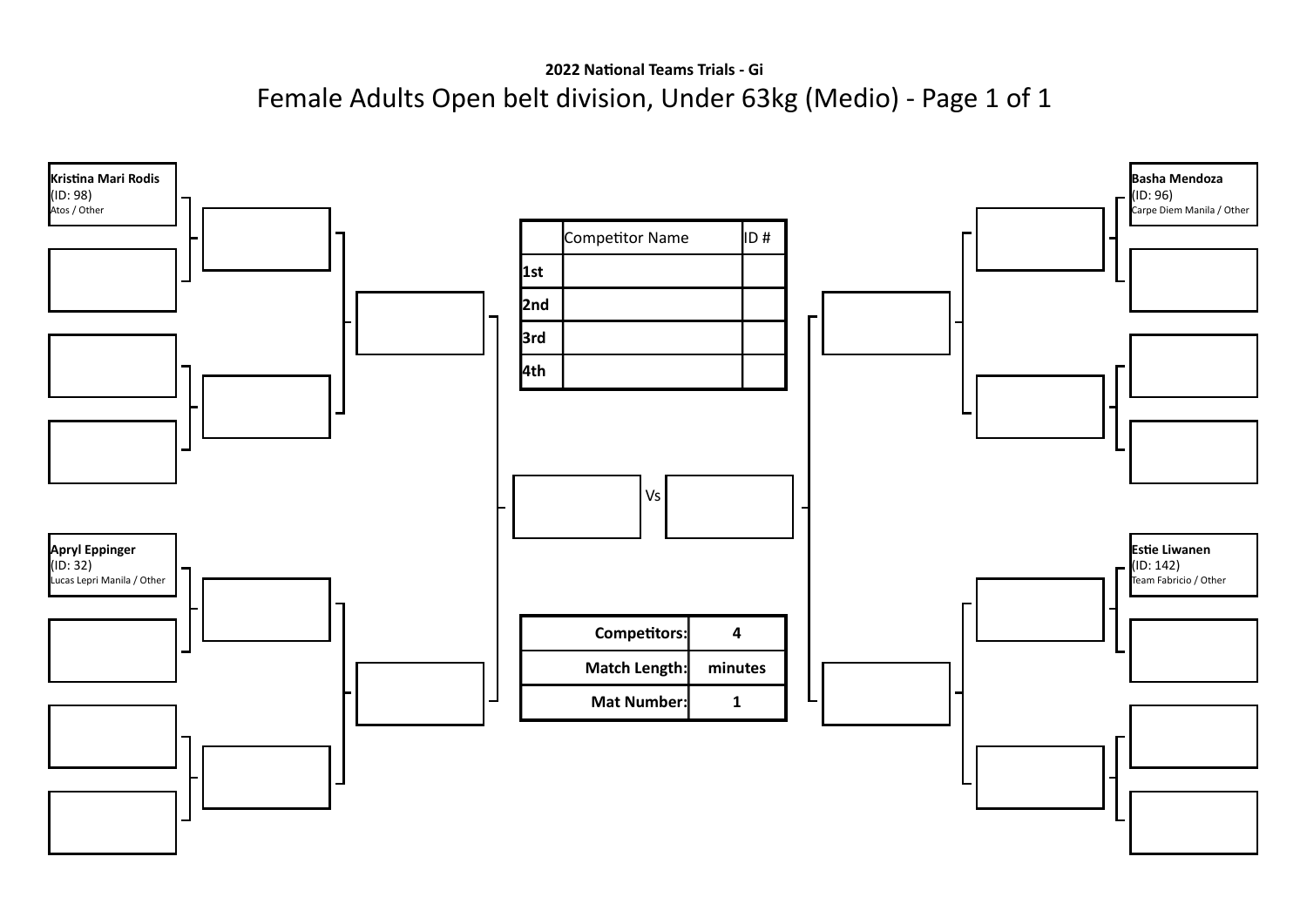**2022 National Teams Trials - Gi** Female Adults Open belt division, Under 70kg (Medio) - Page 1 of 1

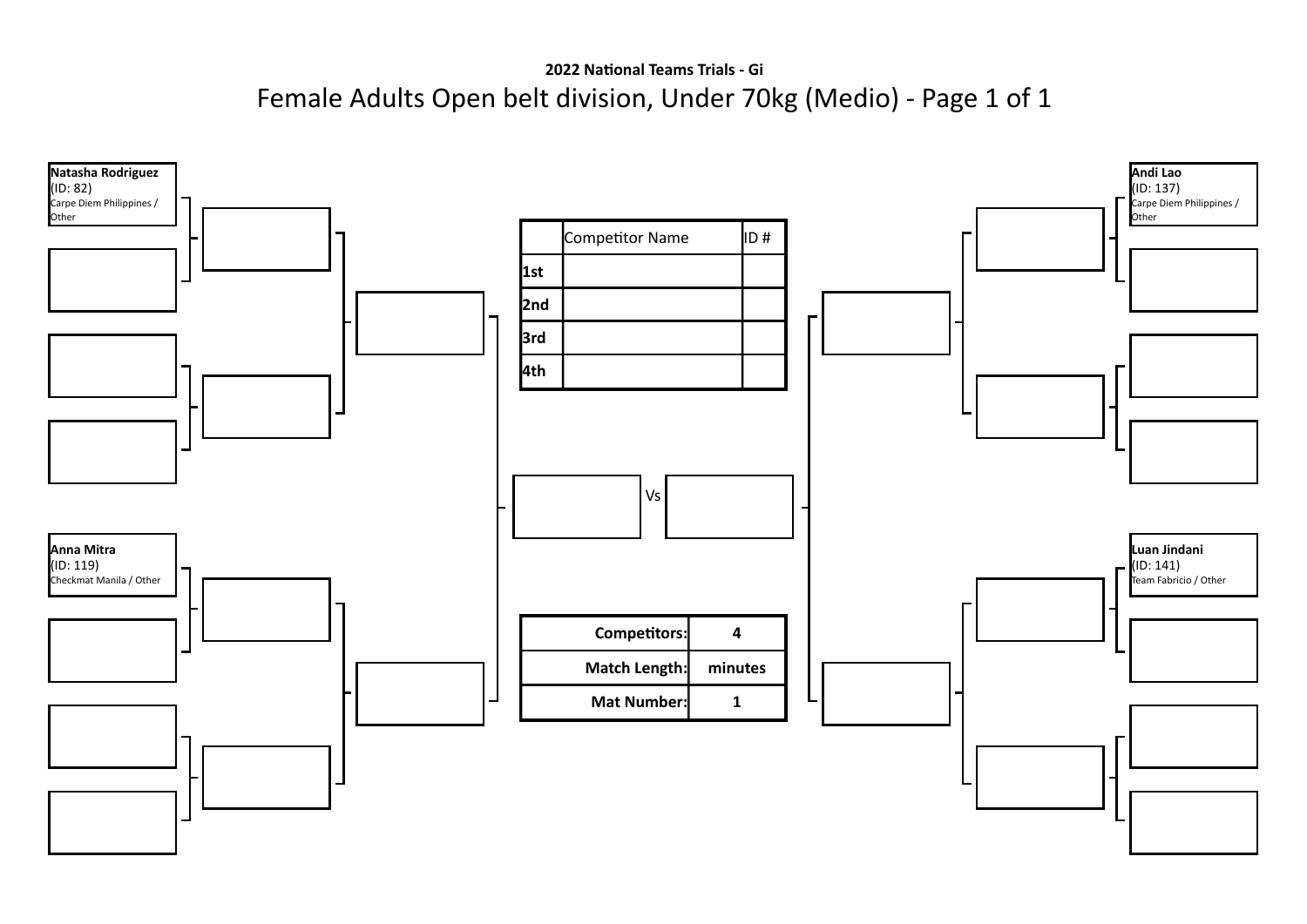**2022 National Teams Trials - Gi** Female Adults Open belt division, Over 70kg (Medio) - Page 1 of 1

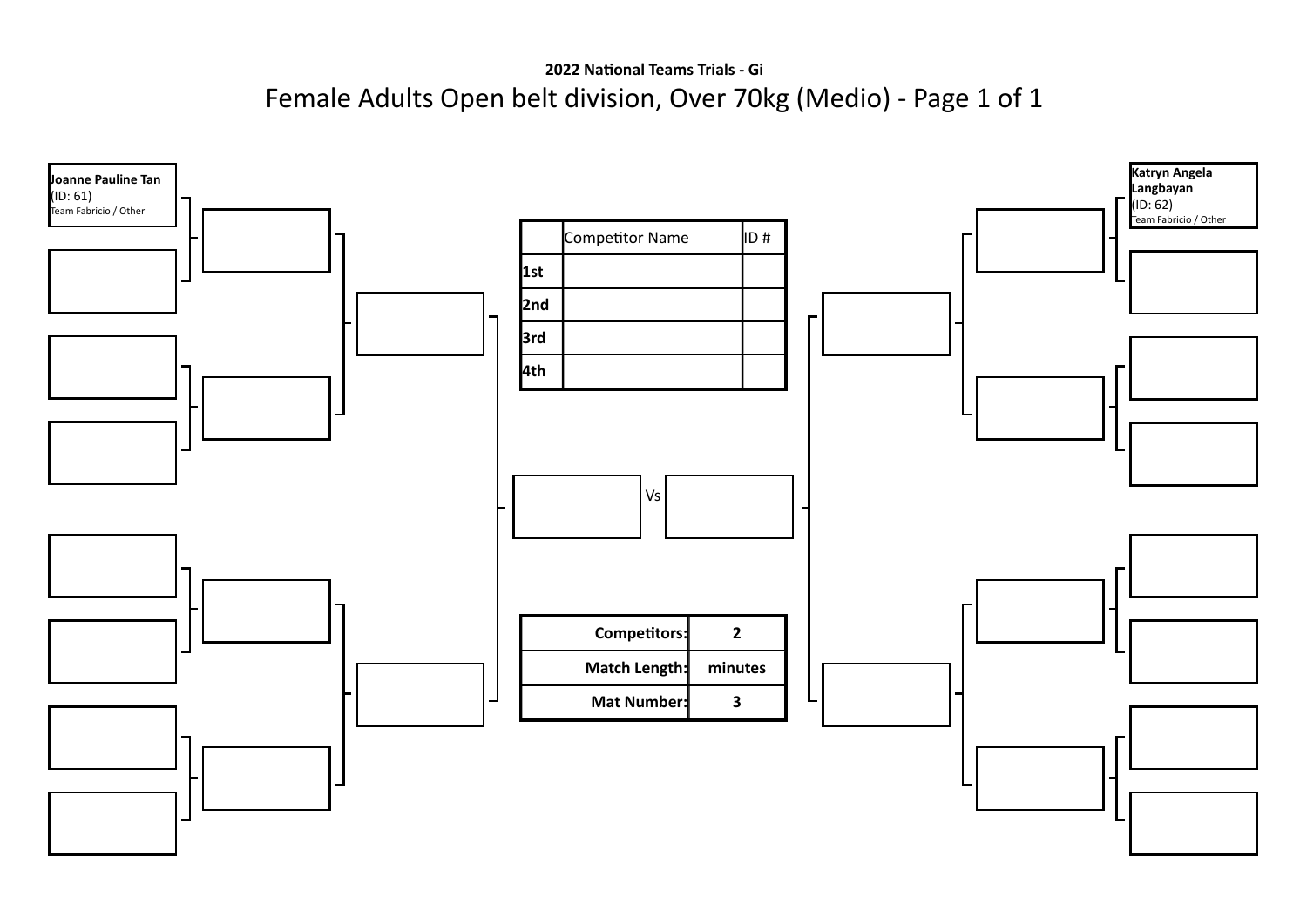**2022 National Teams Trials - Gi** Male Adults Open belt division, Under 56kg (Galo) - Page 1 of 1

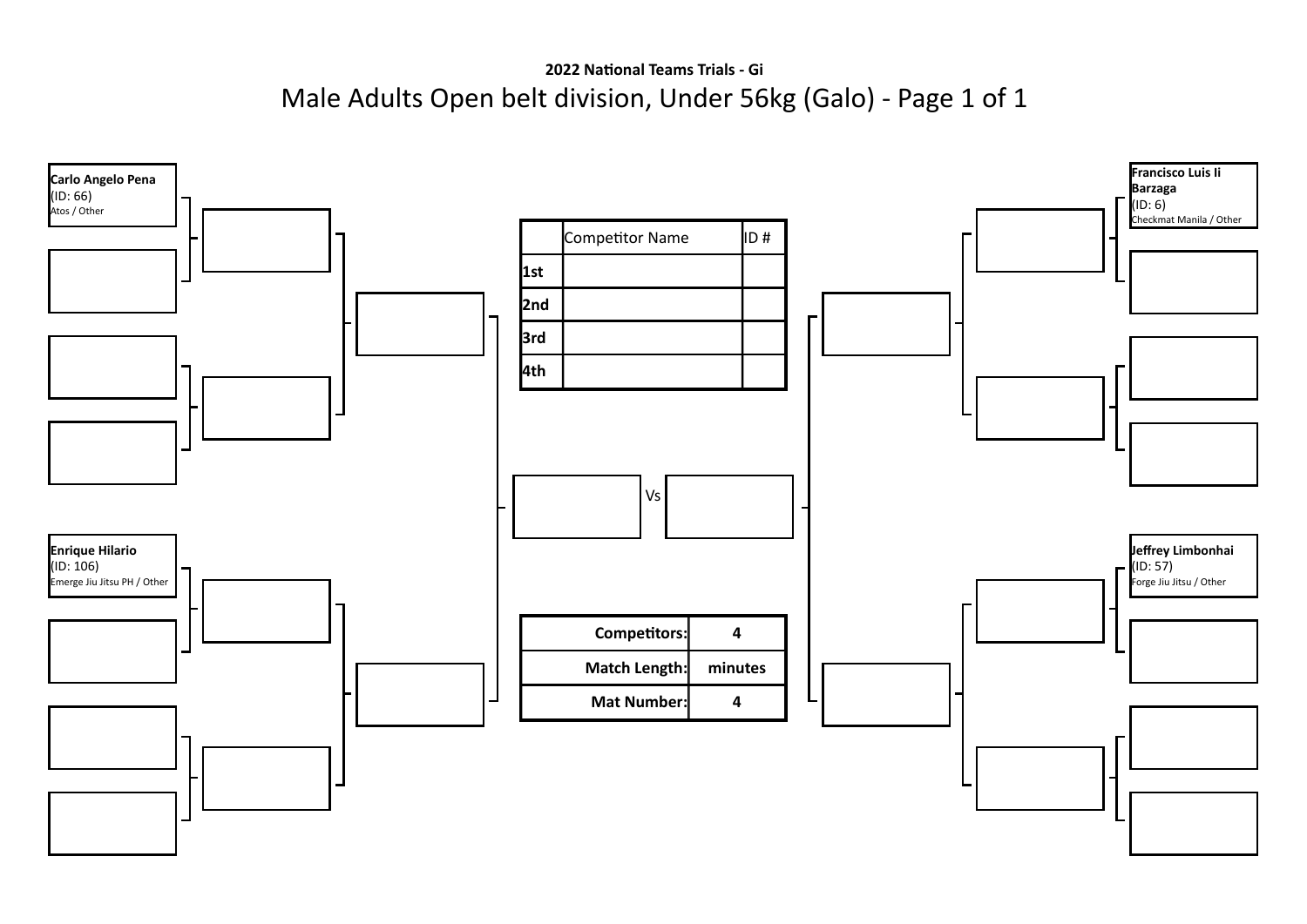## **2022 National Teams Trials - Gi** Male Adults Open belt division, Under 62kg (Pluma) - Page 1 of 1

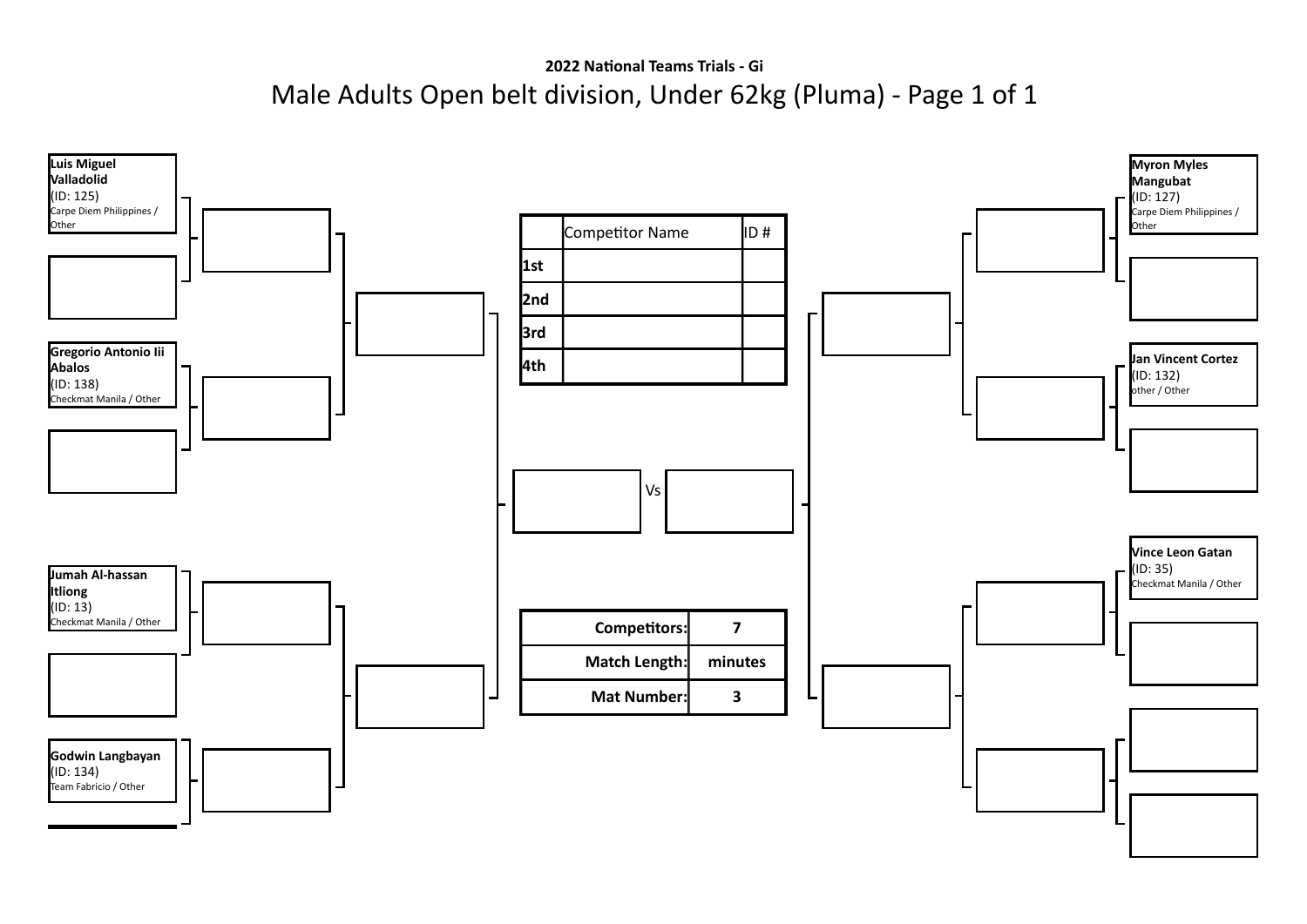**2022 National Teams Trials - Gi** Male Adults Open belt division, Under 69kg (Pena) - Page 1 of 1

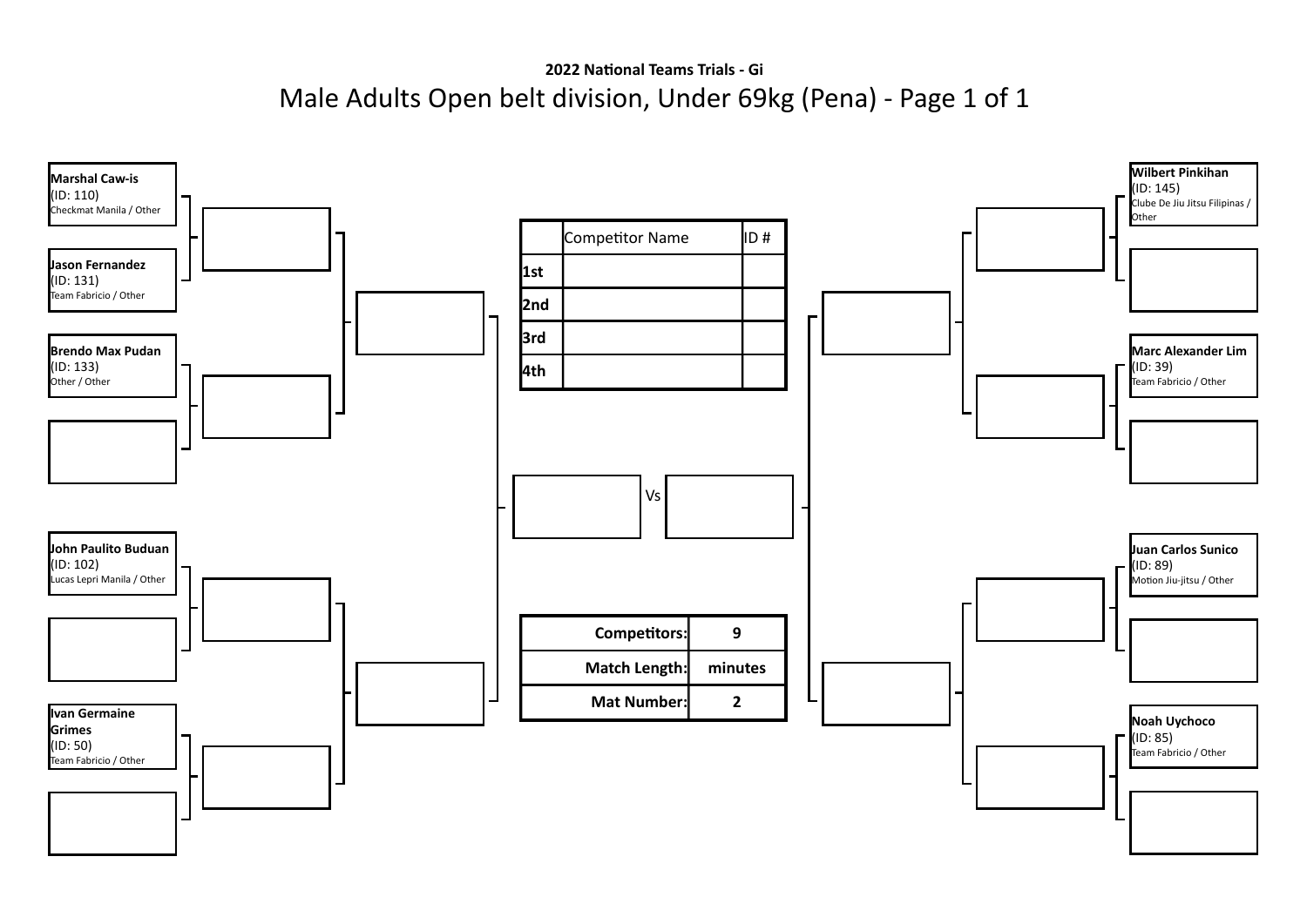**2022 National Teams Trials - Gi** Male Adults Open belt division, Under 77kg (Leve) - Page 1 of 1

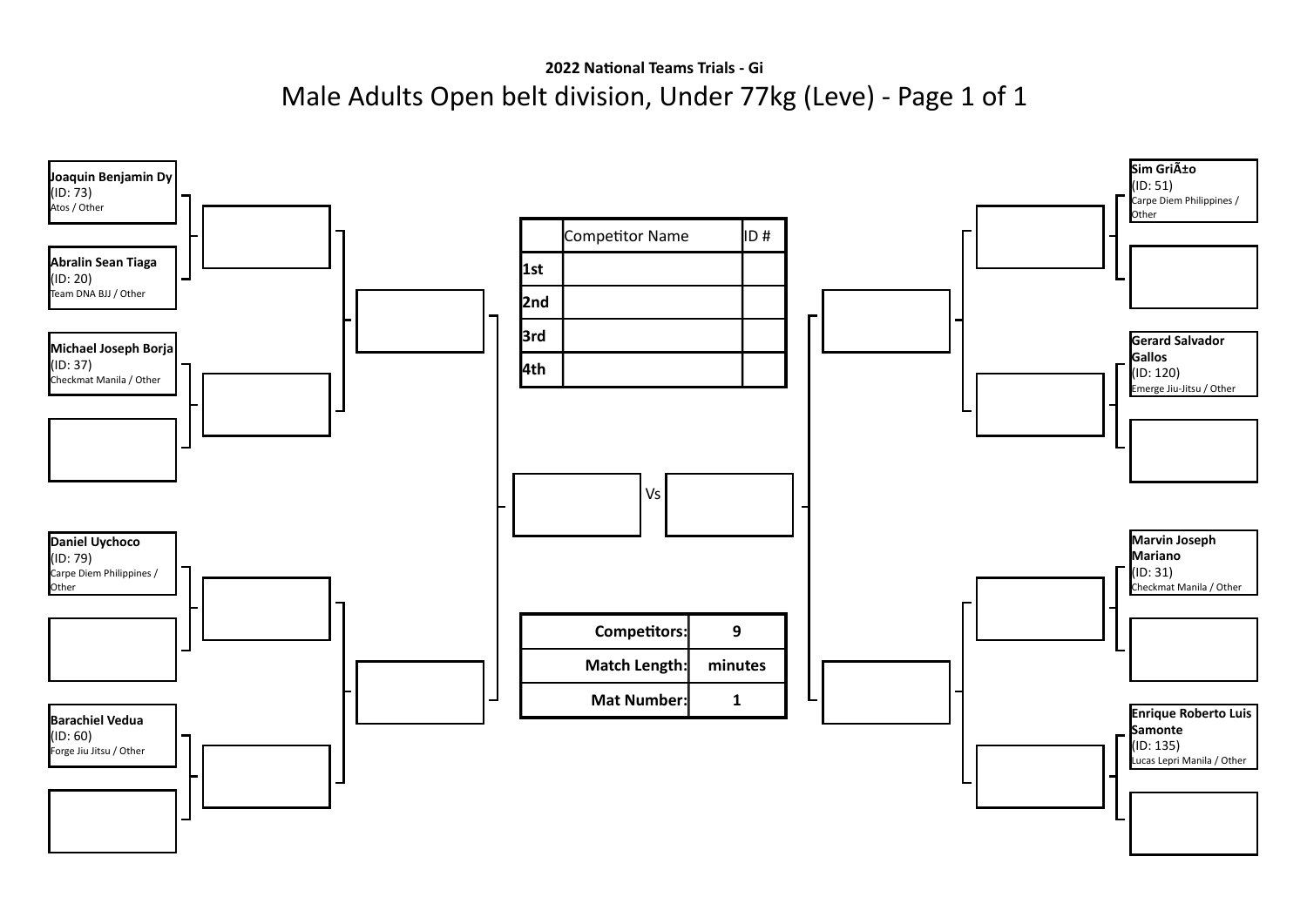**2022 National Teams Trials - Gi** Male Adults Open belt division, Under 85kg (Medio) - Page 1 of 1

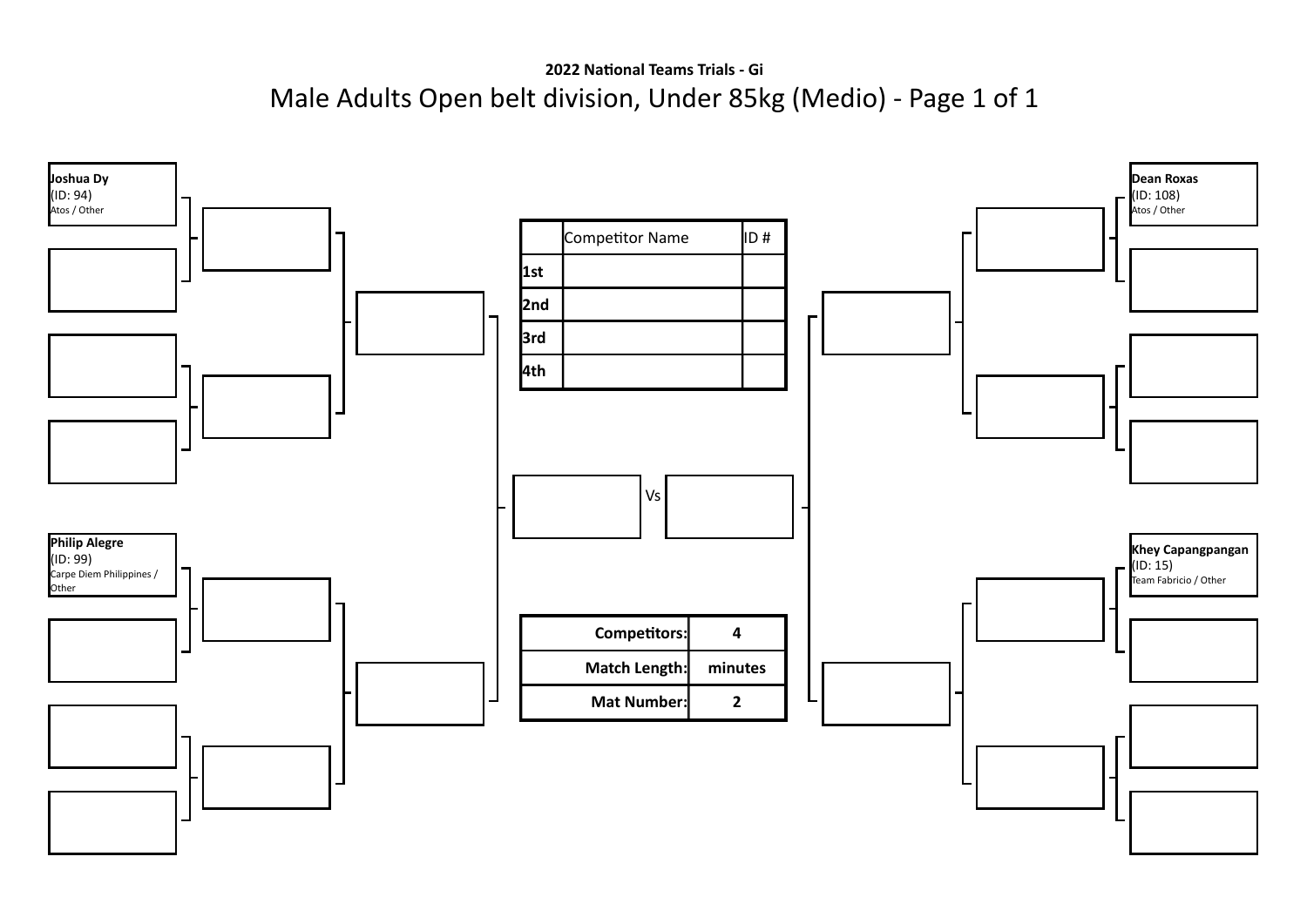**2022 National Teams Trials - Gi** Male Adults Open belt division, Under 94kg (Meio Pesado) - Page 1 of 1